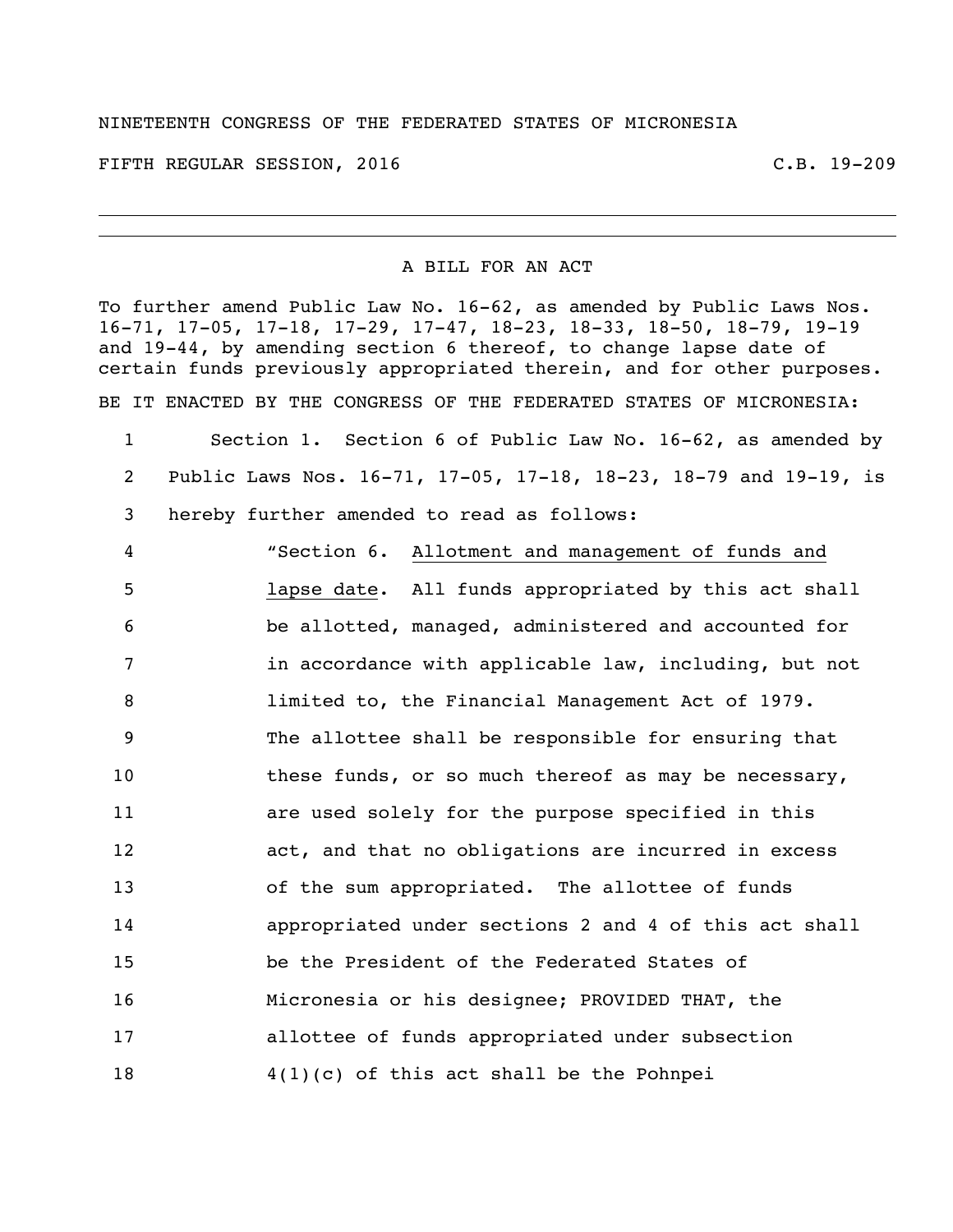Transportation Authority, the allottee of funds appropriated under subsection 4(2)(c) of this act shall be the Secretary of the Department of Resources and Development or his designee, the allottee of funds appropriated under subsections 4(3)(b), 4(3)(c) 6 and  $4(3)(1)$  of this act shall be the Luhkenmoanlap of Kitti Municipal Government and the allottee of funds appropriated under subsection 4(3)(i) of this act shall be the Meninkeder Lapalap of Madolenihmw Municipal Government. The allottee of funds appropriated under section 3 of this act shall be the Governor of Yap State. The allottee of funds appropriated under subsections 5(1), 5(3) and 5(6) shall be the Governor of Chuuk or his designee. The allottee of funds appropriated under subsection 5(2) of this section 5 of this act shall be the Mortlocks Islands Development Authority. The allottee of funds appropriated under subsection 5(4) of section 5 of this act shall be the Executive Director of the Southern Namoneas Development Authority. The allottee of funds appropriated under subsection 5(5) of section 5 of this act shall be the Faichuk Development Authority. The funds appropriated by 24 this act shall lapse on September 30, [2016] 2018."

 $2^{\circ}$